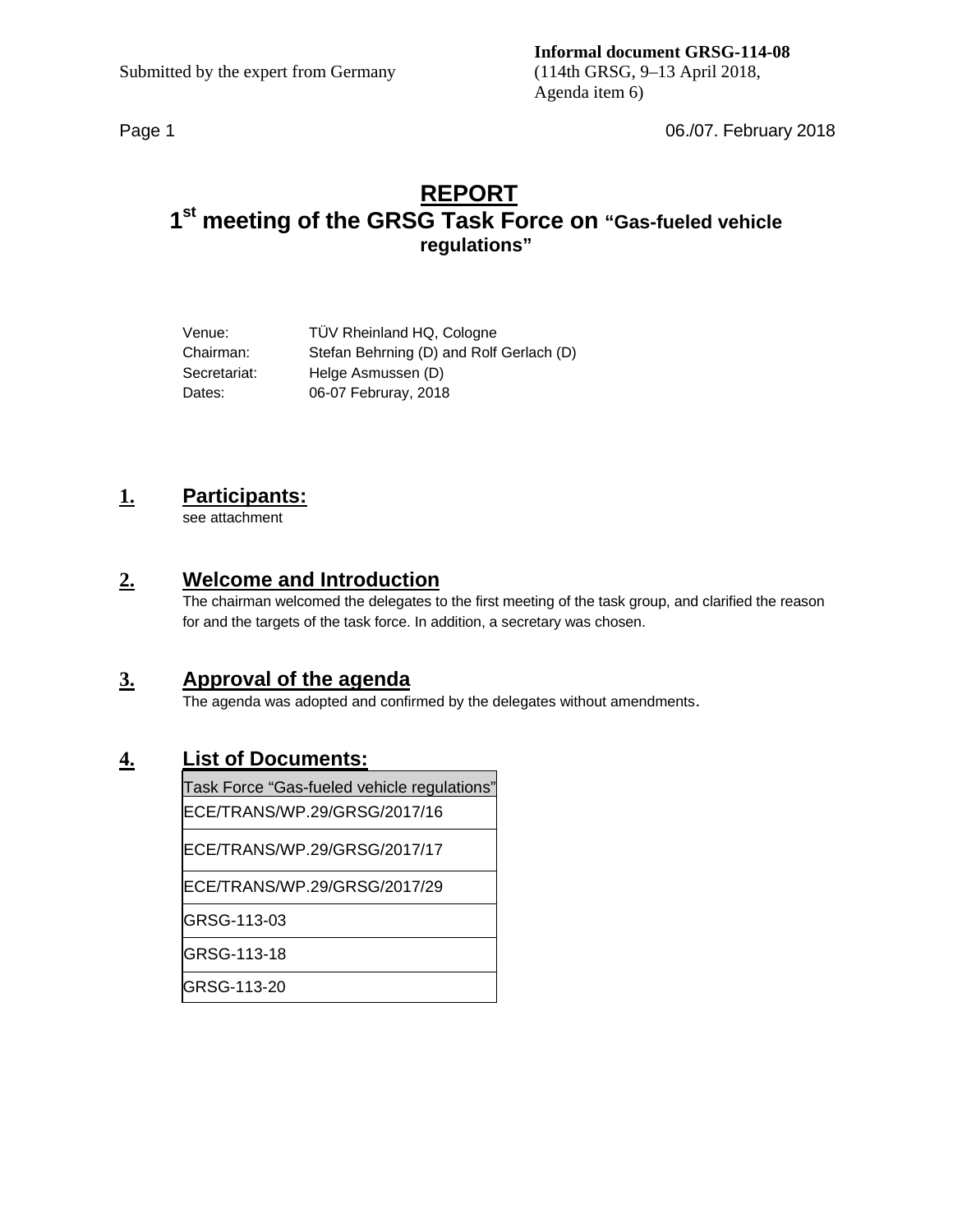# **6. Target of the meeting**

The target of the meeting was to define essential periodic inspection requirements to be respected when installing gaseous fuel components into a vehicle, and to clarify the material requirements for components inside the LPG tank.

7. **Regulation No. 67 topics** [First day of the meeting: 06<sup>th</sup> February 18]

### **7.1. Components inside the LPG tank – hose for multivalve**

Before starting consideration, the content of the following documents was summarized briefly:

ECE/TRANS/WP.29/GRSG/2017/16 (German proposal – multivalve) GRSG-113-18 (OICA proposal – multivalve)

The following aspects were mentioned in the discussion as possible reasons for malfunction of the pressure release valve (PRV) and the pressure release device (PRD):

- As a result of the flow velocity the pressure inside the hose will decrease while the fluid pressure outside the hose will stays unchanged when PRV and PRD open. A hose not supported (for instance by a spring) may collapse due to the pressure difference.
- Due to a way of installation only providing support to the hose end connected to PRV and PRD but leaving the other hose end unsupported, vibrations may cause mechanical stress to the hose.
- The question was raised, if additions like compressor-oil, additives and odorisation agents to be found in LPG at the filling stations have to be taken into account when defining the requirements of a LPG compatibility test.

The expert from The Netherlands volunteered to suggest a test procedure taking into account the aspects above. The proposal will be provided to the members of the task force for further discussion. Transitional Provisions will be suggested in line with the provisions suggested regarding the protective housing.

Germany is going to hand in a new informal document in order to suggested GRSG new stipulations and transitional provisions for consideration. That new informal document is going to replace document ECE/TRANS/WP.29/GRSG/2017/16.

If agreement can be achieved in due time, aspects regarding hose material (7.1.) and aspects regarding protective housing (7.2.) are going to be combined in one informal document.

## **7.2. Protective housing**

Before starting consideration, the content of the following documents was summarized briefly:

ECE/TRANS/WP.29/GRSG/2017/16 (German proposal – protective housing) GRSG-113-18 (OICA proposal – protective housing)

Consensus was achieved that a complete inspection of all outer surfaces of the container (or the containers) without exhaustive dismantling is not possible. To increase visibility of the container/s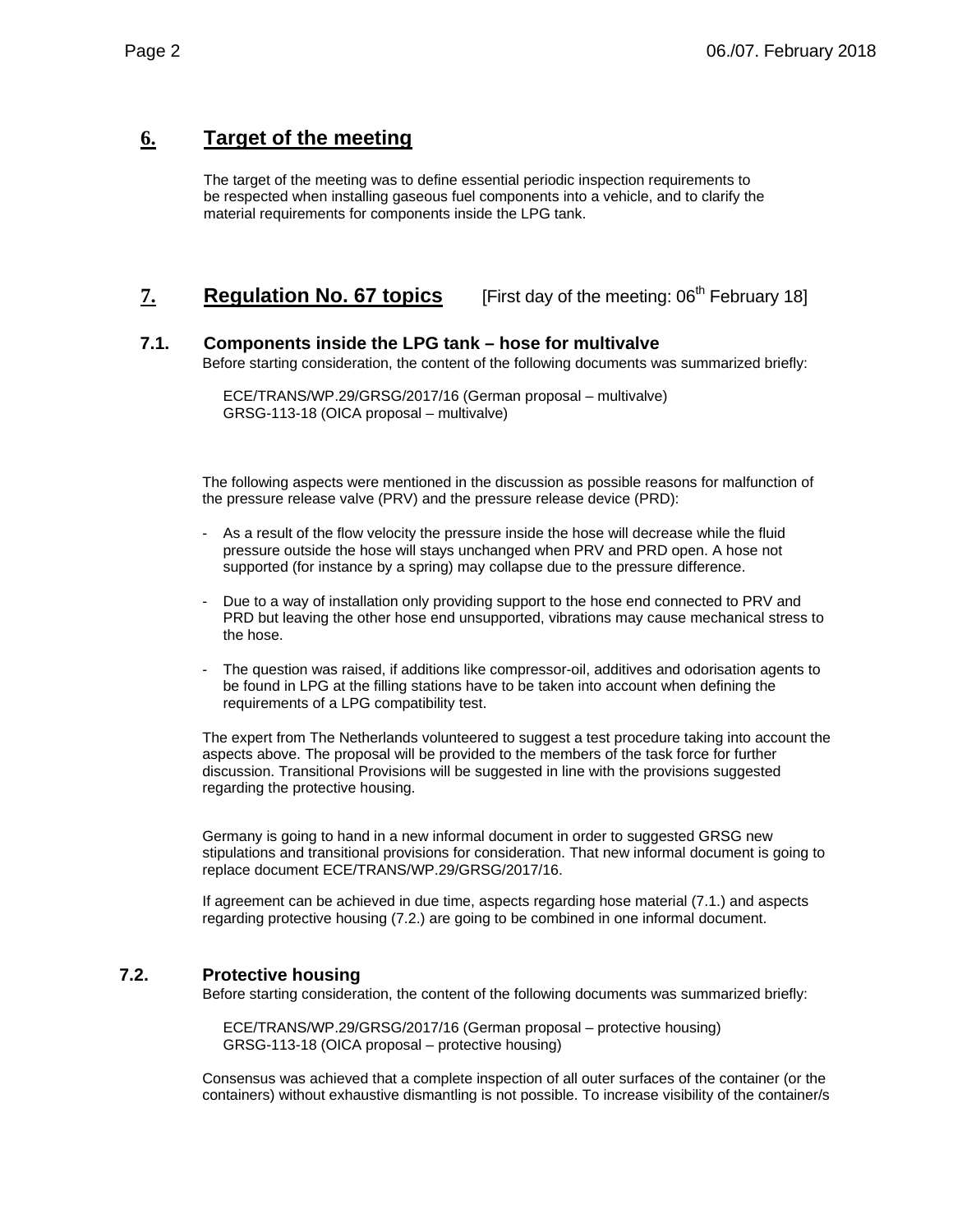and other components is the best way to improve the decision making opportunities regarding the question if a more throughout inspection is needed.

It was generally agreed that corrosion is not starting in the area of the container covered by support straps.

An essential aspect of the proposal (new paragraph 17.1.6.1. below) is the distinction of **dismantling tools** and **devices helping to achieve better visibility** of container sections difficult to inspect. It was agreed that only a necessity to use dismantling tools, is not in line with the stipulations of EU Directive 2014/45/EU and Rule No. 2 of the 1997 Agreement.

I addition it was agreed that it is necessary to introduce a new series of amendments and to allow transitional provisions in the way mentioned in section 8 of this report regarding CNG container housings.

The task force agreed that the following paragraphs shall be submitted to GRSG for discussion. The representatives of ITA Automotive Service Association e. V. pointed out the need, to discuss and agree the proposals with their national partners.

#### **Consent was achieved regarding the following wording**:

*Insert a new paragraph 17.1.6.1. to read:* 

**"17.1.6.1. Notwithstanding the provisions of paragraph 17.1.6., it shall be possible to make an external inspection (e.g. for Periodic Technical Inspection) of the LPG-container and its accessories, when located outside the vehicle, with visual aids, e.g. lamps, mirrors or endoscopes, according to the specifications of the manufacturer, without the use of tools to dismantle."** 

#### *Insert new transitional provisions to read:*

**"22.6. As from the official date of entry into force of the 02 series of amendments, no Contracting Party applying this UN Regulation shall refuse to grant or refuse to accept UN type-approvals under this UN Regulation as amended by the 02 series of amendments.** 

**22.7. As from 1 September [2020], Contracting Parties applying this UN Regulation shall not be obliged to accept UN type-approvals to the preceding series of amendments, first issued after 1 September [2020].** 

**22.8. Until 1 September [2021], Contracting Parties applying this UN Regulation shall accept UN type-approvals to the preceding series of amendments, first issued before 1 September [2020].** 

**22.9. As from 1 September [2021], Contracting Parties applying this UN Regulation shall not be obliged to accept type-approvals issued to the preceding series of amendments to this Regulation.**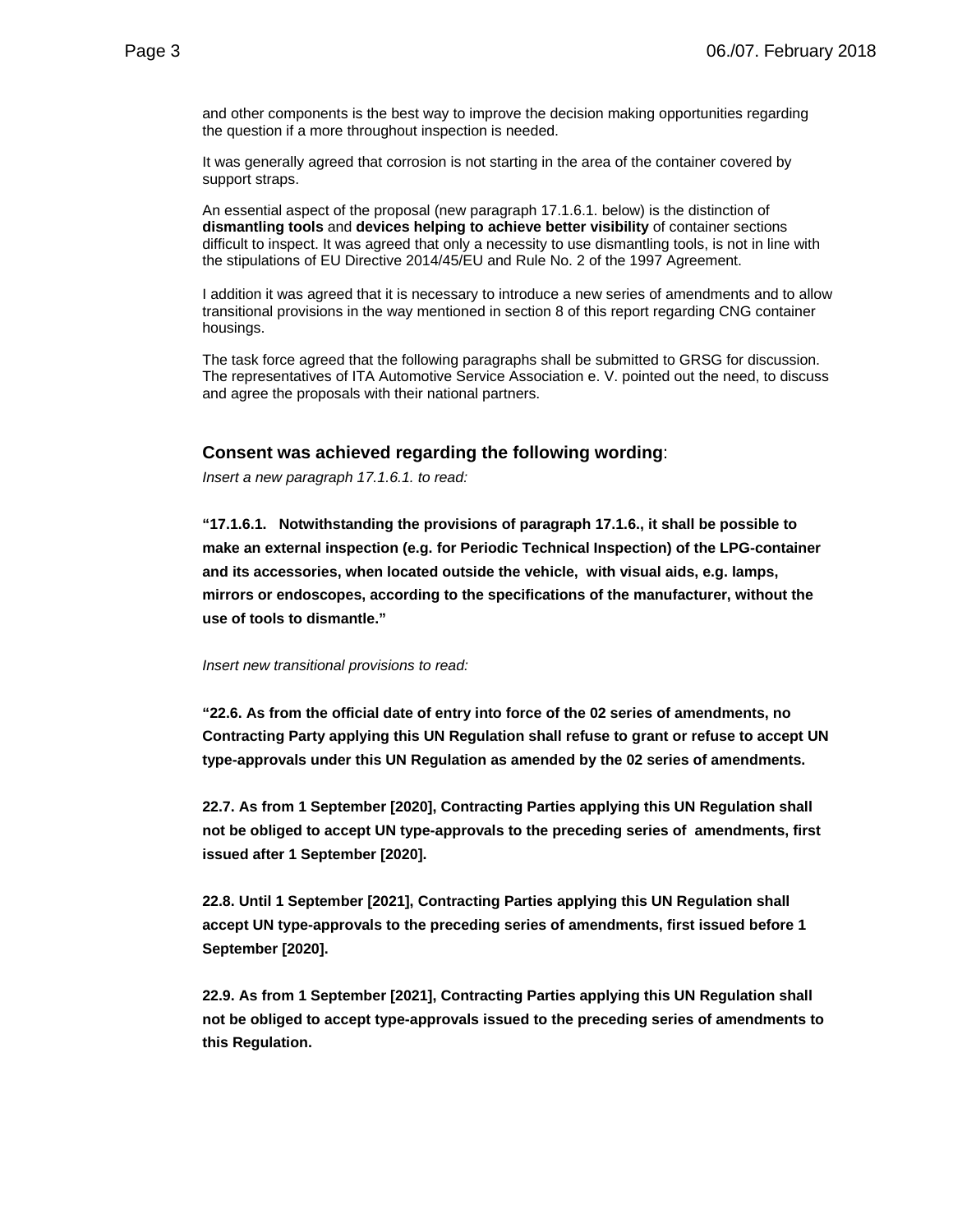**22.10. Notwithstanding paragraph 22.9., Contracting Parties applying the UN Regulation shall continue to accept UN type-approvals of the equipment/parts issued according to the preceding series of amendments to the UN Regulation.** 

**22.11. Notwithstanding paragraph 22.9., Contracting Parties applying the UN Regulation shall continue to accept UN type-approvals issued according to the preceding series of amendments to the UN Regulation, for the vehicles/vehicle systems which are not affected by the changes introduced by the 02 series of amendments.** 

**22.12. Contracting Parties applying this UN Regulation shall not refuse to grant UN typeapprovals according to any preceding series of amendments to this UN Regulation or extensions thereof."** 

Germany is going to hand in a new informal document in order to suggested GRSG new stipulations and transitional provisions for consideration. That new informal document is going to replace document ECE/TRANS/WP.29/GRSG/2017/16.

If agreement can be achieved in due time aspects regarding hose material (7.1.) and protective housing (7.2.) are going to be combined to one informal document.

**8. Regulation No. 110 topic** [Second day of the meeting: 07<sup>th</sup> February 18]

### **Protective housing**

Before starting consideration, the content of following documents was summarized briefly:

ECE/TRANS/WP.29/GRSG/2017/17 (German proposal protective housing) ECE/TRANS/WP.29/GRSG/2017/29 (Italian proposal ogive protective covers at cylinder end) GRSG-113-03 (NGV Global Information on CNG protective housing) GRSG-113-20 (OICA proposal on periodical requalification)

Consensus was achieved that a complete inspection of all outer surfaces of the container (or the containers) without exhaustive dismantling is not possible. To increase visibility of the container/s and other components is the best way to improve the decision making opportunities regarding the question if a more throughout inspection is needed.

It was generally agreed that corrosion is not starting in the area of the container covered by support straps.

An essential aspect of the proposal (new paragraph 18.1.6.1. below) is the distinction of **dismantling tools** and **devices helping to achieve better visibility** of container sections difficult to inspect. It was agreed that only a necessity to use dismantling tools, is not in line with the stipulations of EU Directive 2014/45/EU and Rule No. 2 of the 1997 Agreement.

I addition it was agreed that it is necessary to introduce a new series of amendments and to allow transitional provisions.

It was discussed if a transitional provision allowing a Contracting Party or a regional organization of Contracting Parties like the European Union to denying first entry into service of old versions of protective housings shall be added. This aspect was not followed up.

The task force agreed that the following paragraphs shall be submitted to GRSG for discussion. The representatives of ITA Automotive Service Association e. V. pointed out the need, to discuss and agree the proposals with their national partners.